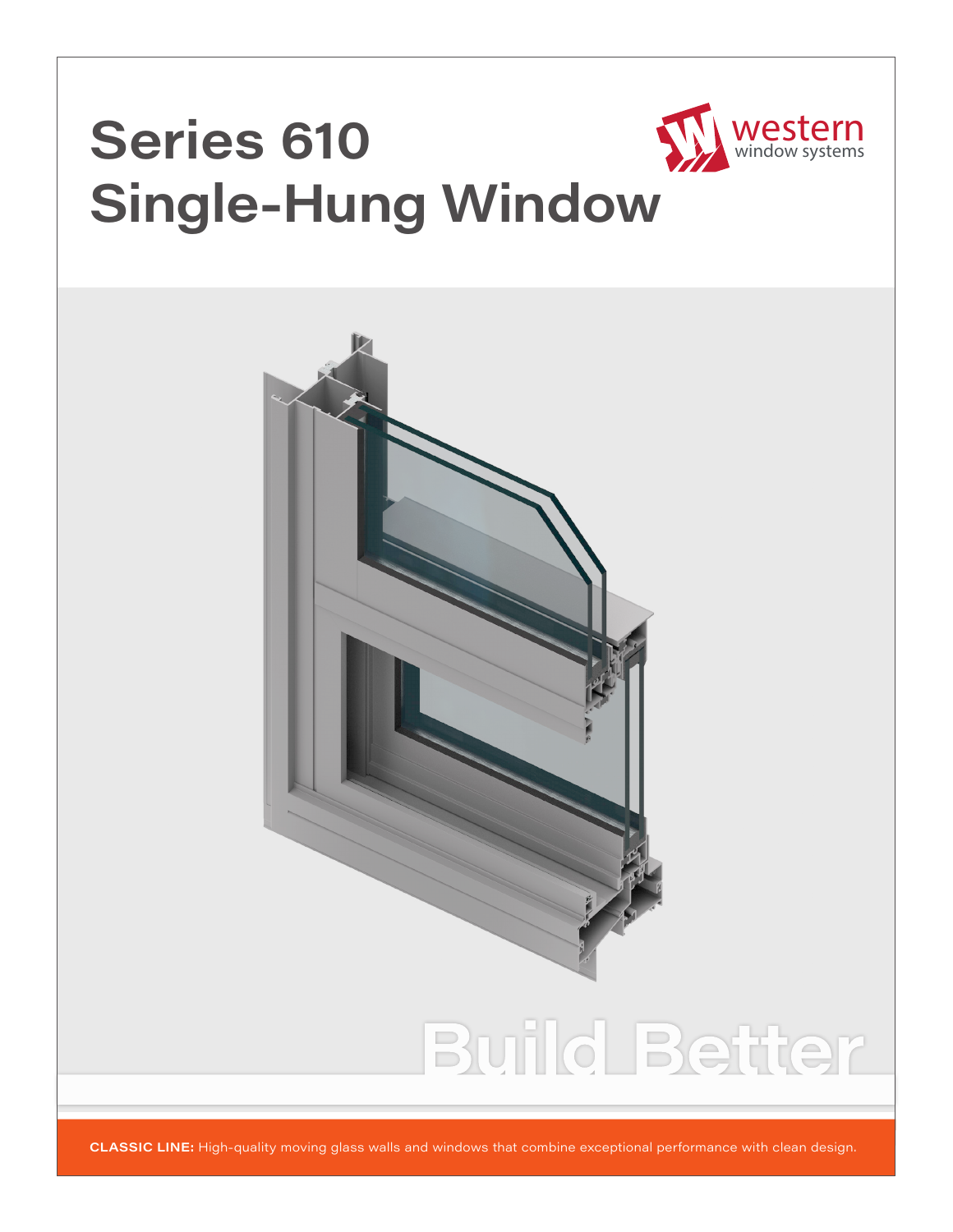### **Series 610 Single-Hung Window**

The Series 610 Single-Hung Window features a fixed top sash and vertically sliding bottom sash for ventilation. The Series 610 offers a design pressure rating for commercial applications such as luxury hotels and resorts, office spaces, and multifamily housing. Designed with a 4.5" frame depth, it can be integrated with our hinged doors, sliding doors, and fixed window walls for maximum views and ventilation. It is available with a maximum vent size of 48" in width and 36" in height and frame height up to 96". The window is tested for air, water, and structural performance and is certified by the NFRC and AAMA.

#### **ENERGY EFFICIENCY**

A .49 U-value for standard low-E, dual-pane glass gives the window excellent energy efficiency. Glass can be customized in a variety of coatings, tints, and thicknesses for improved privacy, protection, and thermal efficiency. The thermally broken aluminum frame provides an insulating barrier that increases energy performance.

#### **FEATURES**

The single-hung window can be mulled to most of our product lines. This male/female mulling feature is unique in aluminum fenestration products, and it eliminates the need for operable inserts while maximizing glass and narrowing sightlines. Spiral balancers provide better adjustability and smoother operation. A T-lock engages an integrated strike in the frame's meeting rail. Durable aluminum-frame screens complement the window's clean, contemporary style. Screen frames match the window frame's color.

#### **FINISHES AND COLORS**

Finishes are available in-stock or as designer selections, and they can be customized to match nearly any color. Bronze Anodized and Satin Anodized come standard with a Class 1 coating thickness for increased smoothness and durability. Our designer colors include a high-quality paint finish that conforms to a minimum rating of AAMA-2605, currently the highest rating for organic finishes.

#### **PERFORMANCE**

| Frame Depth                                                                  | 41/2"                                            |
|------------------------------------------------------------------------------|--------------------------------------------------|
| AAMA Product Designation (AAMA/WDMA/<br>CSA101/I.S.2/A440 Designation)       | LC-PG50-48x76-H                                  |
| <b>Test Configuration</b>                                                    | $48'' \times 76''$ O/X                           |
| Air Infiltration (Per ASTM E 283)                                            | .25 cfm/sf @1.57 psf                             |
| CSA A440 Air                                                                 | N/A                                              |
| Water Resistance (Per ASTM E 547)                                            | 10 psf                                           |
| Uniform Load Deflection (Per ASTM E 330)                                     | 50 psf                                           |
| Uniform Load Structural (Per ASTM E 330)                                     | 75 psf                                           |
| <b>Forced Entry Resistance</b>                                               | ASTM F588 Type A Grade 10<br>and CAWM 301 Type I |
| U-Factor (Per NFRC 100)*                                                     | 0.49                                             |
| CR (Per NFRC 500)*                                                           | 34                                               |
| CRF Frame (Per AAMA 1503)                                                    | N/A                                              |
| Actual values may vary depending on product specifications and configuration |                                                  |

Actual values may vary depending on product specifications and configuration. \*Glass Makeup = 1" OA E366/Argon/Clear